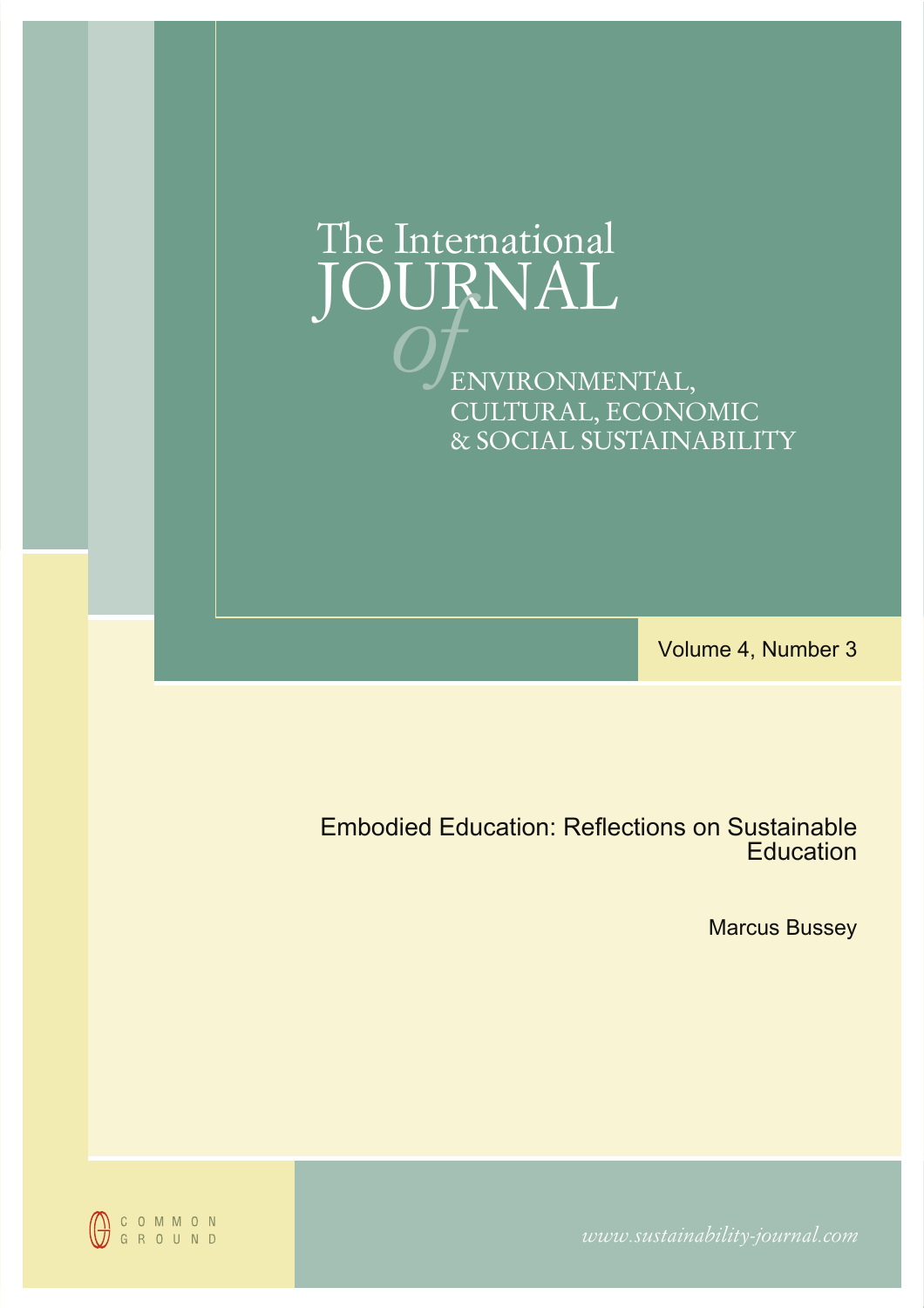THE INTERNATIONAL JOURNAL OF ENVIRONMENTAL, CULTURAL, ECONOMIC AND SOCIAL **SUSTAINABILITY** http://www.Sustainability-Journal.com

First published in 2008 in Melbourne, Australia by Common Ground Publishing Pty Ltd www.CommonGroundPublishing.com.

© 2008 (individual papers), the author(s) © 2008 (selection and editorial matter) Common Ground

Authors are responsible for the accuracy of citations, quotations, diagrams, tables and maps.

All rights reserved. Apart from fair use for the purposes of study, research, criticism or review as permitted under the Copyright Act (Australia), no part of this work may be reproduced without written permission from the publisher. For permissions and other inquiries, please contact <cg-support@commongroundpublishing.com>.

ISSN: 1832-2077 Publisher Site: http://www.Sustainability-Journal.com

THE INTERNATIONAL JOURNAL OF ENVIRONMENTAL, CULTURAL, ECONOMIC AND SOCIAL SUSTAINABILITY is a peer refereed journal. Full papers submitted for publication are refereed by Associate Editors through anonymous referee processes.

Typeset in Common Ground Markup Language using CGCreator multichannel typesetting system http://www.CommonGroundSoftware.com.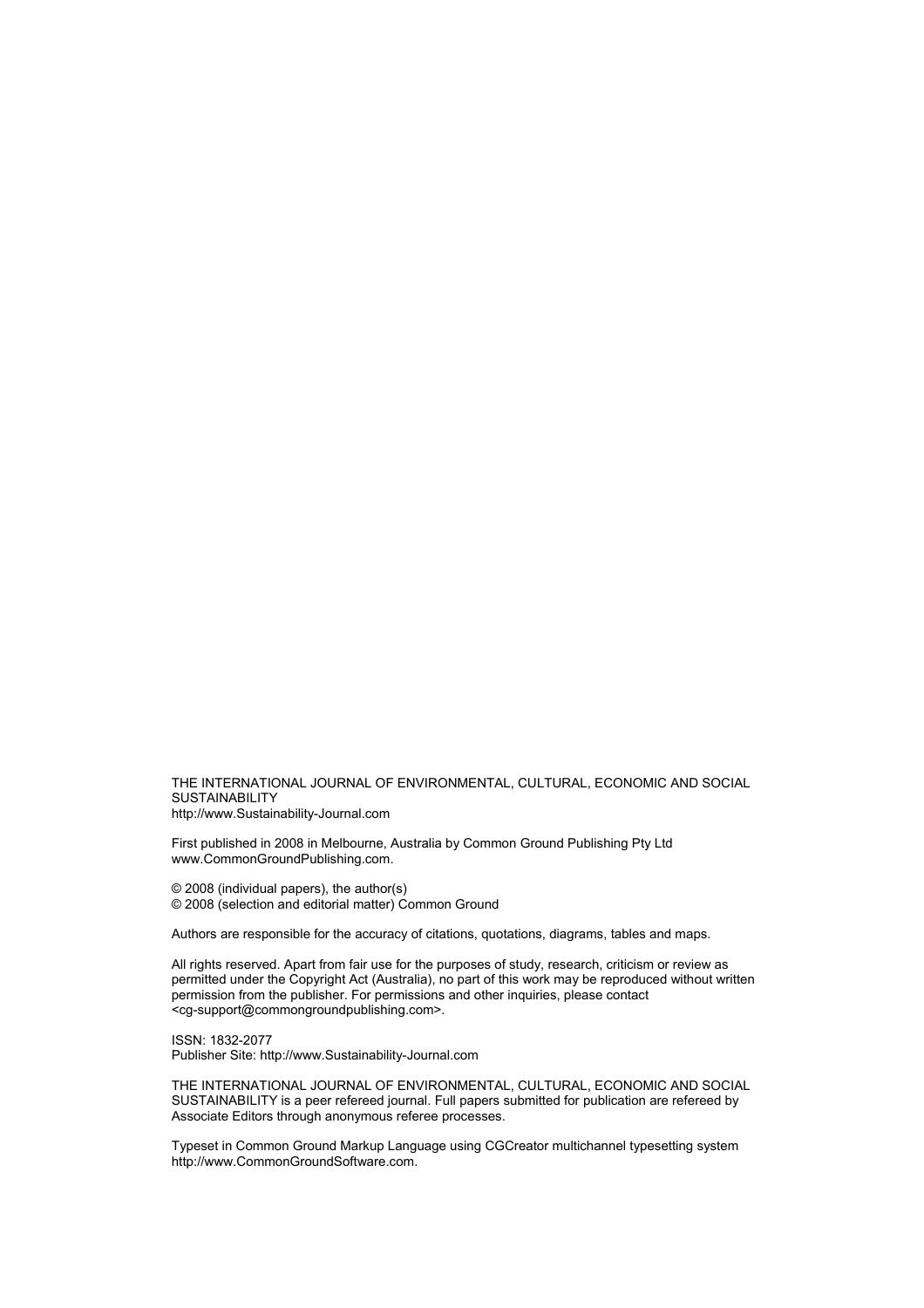# **Embodied Education: Reflections on Sustainable Education**

Marcus Bussey, University of the Sunshine Coast, Queensland, AUSTRALIA

Abstract: This paper explores the thinking that lead to the author's earlier article, written as an entry, for UNESCO's En*cyclopedia of Life Support Systems(EOLSS) entitled "Sustainable Education: Imperativesfor a Viable Future". The present* paper links this thinking to the author's endeavours as a teacher in a wide range of settings: university, secondary, primary and instrumental music. It is an attempt to answer holistic educational philosopher Ron Miller's question: 'How can we teach what we do not live?' (Miller 2000: 53). The paper links the author's own life journey as a teacher of over 20 years to the literature that has informed and shaped his earlier reflections for the UNESCO article. This is in many ways a personal exploration or meditation on what it means to try and teach from a neohumanist paradigm committed to holistic sustainability. This phenomenological positioning follows what Kesson, Traugh and Perez III call 'descriptive inquiry' (2006: 1862). The presentation can be seen as an example of embodied futures thinking that is explored through a narrative presentation drawing on the author's own experience and practice. The environments that shaped this line of thought, while not explicitly present within the body of the paper, include P. R. Sarkar's neohumanist schools, Montessori schools, the Suzuki music studio, John Holt's democratic schools, the current development of an online PROUT College (www.proutcollege.org) and finally my experiences teaching undergraduates at university. The central thesis of this paper is that teachers need to embody, albeit imperfectly, the stance they take in the educational arena in their own lives. Thus, in the context of this article, it is argued that there is a direct link between sustainable education and those teaching it, living lives aligned with this pedagogical focus. In this the author takes to heart the well known phrase from Mahatma Gandhi: Be the change *you want to see in the world!*

Keywords: Sustainable Education, Neohumanism, Descriptive Inquiry, Futures Thinking

### **Introduction**

"How can we as educators help make our students whole if we are not committed to becoming whole ourselves?" Aostre N.Johnson (1999: 108)

I **WANT TO** reflect here not on what happens when I teach well (best to avoid such hubris) but on what happens when, to paraphrase Woody Allen's comment about life, my teaching is simply about showing up. All teachers are familiar with these daily tracts of time when we are hanging out with people, sharing, connecting, missing the boat and generally mucking around. For me this is liminal time, where the mundane dross of daily activity merges into the background of fertile shadowy possibilities. It is on these occasions when I am at my most vulnerable and human and when the deeper processes of the social and cosmic intersect and shape consciousness.

My reflections will be set against the backdrop of an entry I wrote for UNESCO's Encyclopaedia of Life Support Systems (EOLSS) on sustainable education (Bussey 2002). In this entry I mapped out a series of imperatives for sustainable education and offered an holistic taxonomy of what such education might entail. Here I want to offer a subjective account of how I arrived at the writing of this article

for EOLSS. I am doing this with Johnson's question, cited above, as my compass. Her analysis of education and its need for sacrament points a finger directly at the teacher and the systems of intelligibility that create her/him. Thus she draws a direct link between our life practice and the practice of teaching:

The teacher who would nurture the centering of students must be deeply engaged in his or her own centering, simultaneously exploring both 'inner' and 'outer' worlds (ibid: 108).

Though the following is largely subjective I have always found it useful to anchor my musings in the literature, so I will cite where ever it seems useful and thus offer the reader some insight into my intellectual 'DNA'. Finally, I am, of course, aware of the problematic nature of the term 'sustainable' (Hench & Betton, 2007) and seek to ground it phenomenologically in lived experience via a form of descriptive inquiry that displays "an active attunement to the many layers of meaning in unfolding events" (Kesson, Traugh and Perez III 2006: 1864). In doing so I am not advocating for sustainability curricula interventions, nor for greener or more 'natural' schools. What I am recognising and endeavouring to engage isthe loose, multiple and thoroughly intimate face of an embodied approach to sustainable education (Le Grange 2004; Bonnett 2006). But, to



THE INTERNATIONAL JOURNAL OF ENVIRONMENTAL, CULTURAL, ECONOMIC AND SOCIAL SUSTAINABILITY, VOLUME 4, NUMBER 3, 2008 http://www.Sustainability-Journal.com, ISSN 1832-2077 © Common Ground, Marcus Bussey, All Rights Reserved, Permissions: cg-support@commongroundpublishing.com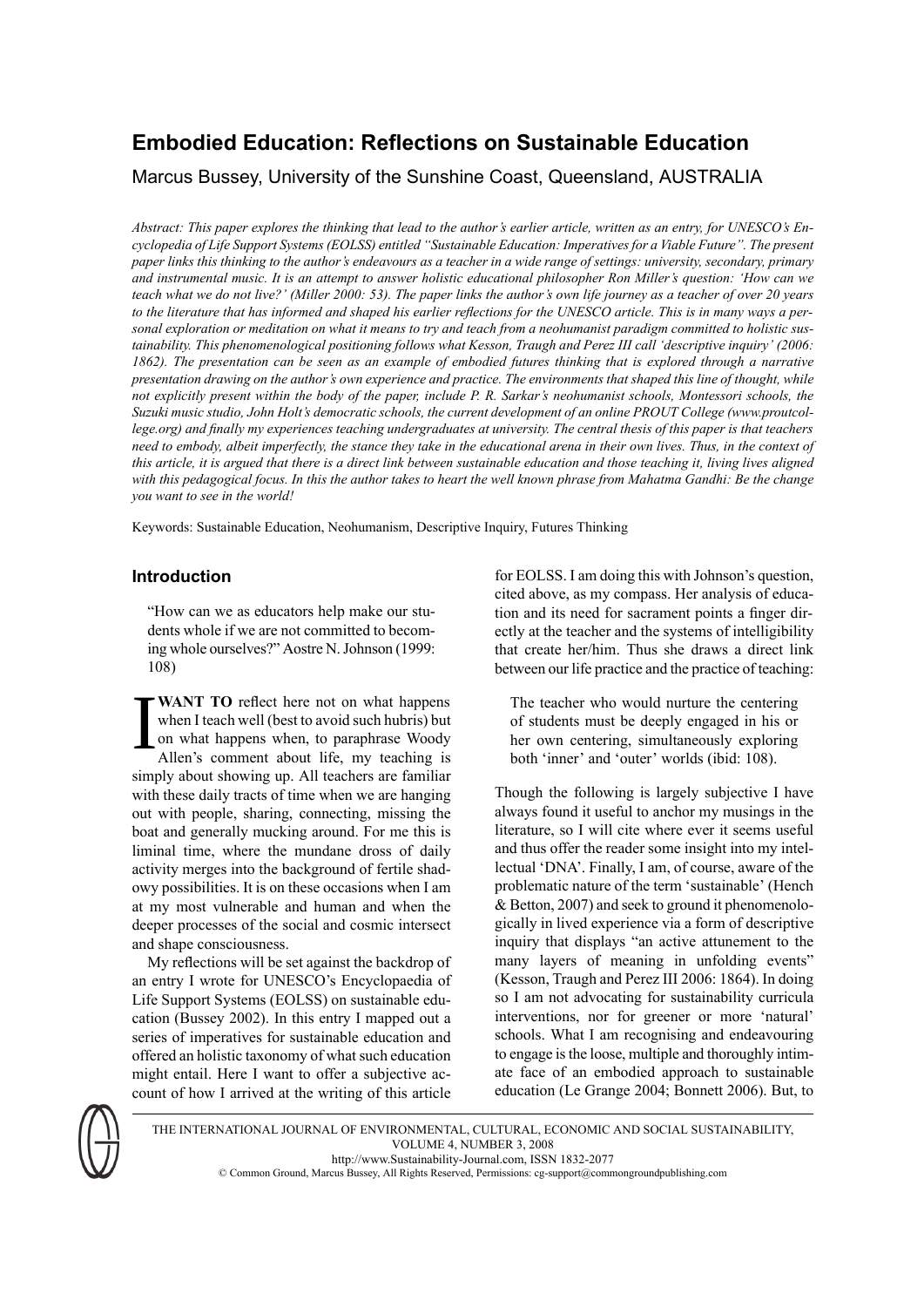begin at the beginning, let me summarize the central feature of my original article on sustainable education (Bussey 2002).

#### **Layered Sustainability**

In EOLSSI argued for a layered approach to thinking about sustainability. In this way I sought to avoid essentialising the term, locking it into a recipe or an absolute state. Instead I argued that it was something to be embodied, as a state of being, as an orientation to life. In this I was working with the understanding that 'reality' is neither a given nor purely subjective. Following Michael Bonnett (2006) I feel that "reality itself is human-related, that things only 'show up' … in the space which is consciousness" (ibid: 273). Philosophically, this can be read as a form of constructivism in the Deleuzian sense of the term, in which sense-making is a process oriented, open ended activity, that rhizomically weaves meaning and reality out of experience (Deleuze & Guattari 1988; Gough 2006; Semetsky; 2006). This situates me and my teaching in a phenomenological 'space' in which I *am* my consciousness, I *enact* my consciousness, and that therefore I *teach* my consciousness. And this being-doing-teaching all occurs within a relationship with those things which constitute reality (Deleuze 1993).

Bonnett sums up this relational space that is consciousness beautifully:

Consciousness, alone, is not the author of things, it, itself, is only in its relationship with things. Consciousness is nothing without its things: things constitute consciousness as much as consciousness constitutes things. Consciousness is the space where things stand forth and the precise quality of conscious space at any moment is conditioned by these things in their standing forth (with all their cultural significances). (ibid: 274)

The sense of this reciprocity is integral to my thinking about teaching. It provides the foundation for a poetic engagement with curriculum and sustainability that is profoundly human. In being human it acknowledges the place that paradox, tension and contradiction have in the classroom, and in educational thought in general (See Palmer, 1998: 73ff). These are the aporias of modernity and the post-material turn.

To manage the tensions involved in an embodied approach to education requires me to manage the layered nature of consciousness as mapped below. Such a negation requires integrity while acknowledging that the layered approach to thinking and enacting sustainability is about living our lives aware of the whole while recognising the tradeoffs that our

own choices bring. Thus when I calculate my environmental footprint I always do badly on petroleum fuels despite having a small three-cylinder car. This is because I live 45km from my work. I have chosen to live in a rural setting – to me this is an emotional need; hence the trade off, as I lose balance when distanced from 'nature'.

So when I think about my teaching as an expression of a sustainable orientation to life, I take into account the layered nature of the process (Bussey 2002). This involves five basic categories:

- Physical Sustainability
- Intellectual Sustainability
- Emotional Sustainability
- Ethical Sustainability
- Spiritual Sustainability

I frame my personal engagement with sustainability in considerations that involve all five layers; thus I am what I eat; I am what I think; I am how I feel; I am how I act; and I am spirit. The verbal nature of being, captured in the term itself is what counts – hence what I say counts for little, it is always what I do that comes first. In the teaching context this is absolutely true. Students learn little from words and a lot from presence. Words transmit information, while presence teaches about integrity and, perhaps occasionally, wisdom. The microvita we transmit, the lived energy of relationship, insight, understanding and inspiration is rooted in this deeper reality of embodying or 'presencing' the possibility. Thus the endeavour to bring sustainability into our own lives is embodied through a conscious engagement with the aspiration. This embodiment makes us vulnerable to the judgements of others. You know, the "Look at him, he talks about sustainability all the time but he drives over 80kms a day – can't call that sustainable can you?" kind of remark.

The interesting thing I find is that it is in being vulnerable that teachers become real to students. Judith Butler (2004, p.19ff) argues that vulnerability is a core aspect of our humanity; that it breaks down the barriers of difference and allows for a space to emerge in which we can, in shared vulnerability, identify with the other. I can relate to this as it allows me to recognise the embodied quality that comes with making the effort to live sustainably. I, as a unit being, must recognise the limits to my Being. I must inhabit this limitation, make it my own, bear the burden of Self and practise the sustainable as it is the key to a profound social and ecological shift. This is the first step and leads me to the following assertion.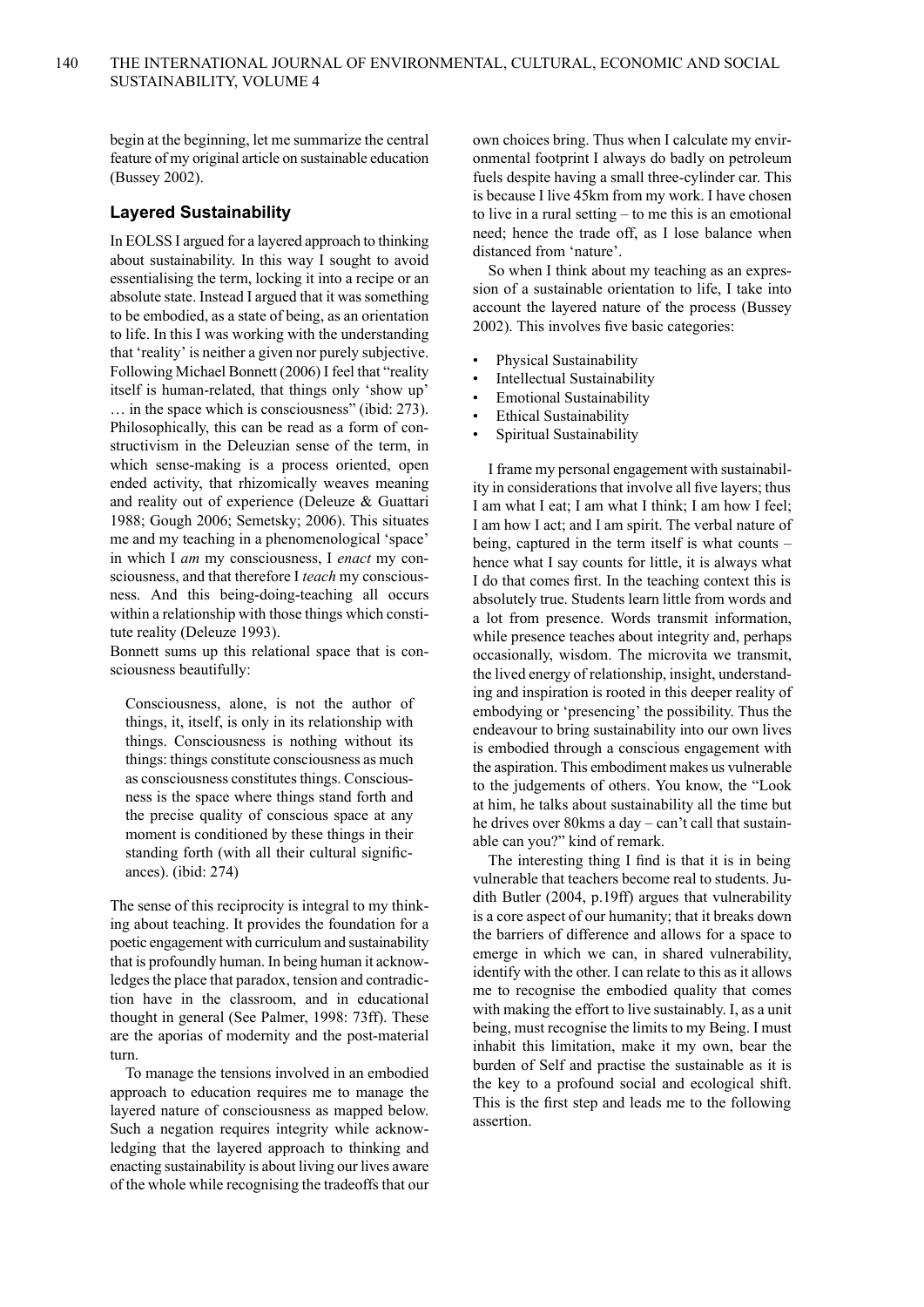#### **Sustainable Education is Not a Didactic Process**

It is my basic proposition that sustainable education is not a didactic process but an embodied and relational engagement with life. As such, it happens everywhere, not just in the school and university. For me teaching is a direct expression of the teacher's lifeworld. As I teach I mine my cultural, emotional and spiritual resources and my body and heart are the terms of reference that define what is possible and how the learning happens and is processed.

This is not a one-way process; teaching is not about unilateralism. That in itself is an unsustainable position. The learning culture we create as teachers is heavily dependent on the input of all stakeholders. Teaching is thus a political activity as it mirrors the macrohistorical processes that are testing the world today.Furthermore, building on Ian Lowe's assertion that sustainable science can only be meaningful within an awareness of complex nonlinear systems (2006), I see that teaching, as pedagogical science, must be similarly attuned to such complexity. Lowe's statement here is as pertinent to education as it is to his own field:

The problems are complicated by our inability to stand outside the nature-society system, meaning we cannot even in principle be objective observers of the system (or our own teaching). We have to accept that our engagement with complex natural (pedagogical) systems can't be based on the model of objective science (or pedagogy). The traditional sequential steps must become parallel functions of social learning, additionally incorporating the elements of action, adaptive management and policy as experiment. (Lowe 2006, my comments in parentheses)

So when thinking about sustainable teaching I am forced to allow for the other, not just as 'student' but as 'fellow traveller'. The life world is not hermetically sealed and as a result, we are liberated from constraint. Learning becomes reciprocal and the collective consciousness of the group is enriched.

The intersection of complex systems thinking with layered sustainability allows me to think about broad processes as personal issues (see Bussey 2006a, pp90-91). The layered self offers an ecology of consciousness and pedagogy that embraces the entirety of the process of education. It leads to the following observations. Firstly, education is not simply about knowledge transfer. Knowledge is no longer simply an abstraction, it is a process that integrates physical expression with understanding and meaning, creating a network of fluid and self-sustaining systems of shared power that involve the knower in a

community, what Karin Knorr Cetina (1999) calls an 'epistemic culture'. Secondly, knowledge in such a world is contested. Though there is a hegemonic centre that attempts to stamp out dissent, divergence is now a necessary component of knowledge creation and vitality. This leads to what Bruno Latour (1991) identifies as 'hybridity', a quality which can be seen as a defining feature of postmodern knowledge creation and validation. Thirdly, this second point leads to the understanding that we are now sites of this contestation. This struggle is experienced as stress, confusion, doubt, repression and fundamentalism. Finally, this contestation is expressed at the systems level as a reaction against multiplicity and in an increased effort to control and define all aspects of education under the sway of the state (Bussey 2006b).

Once personalised, sustainable education becomes more rigorous but less orderly. It might challenge curricula prescriptions but it offers depth and meaning. This leads to the following thought.

#### **The Most Natural Thing**

Teaching is the most natural thing in the world. It is something human beings do as part of being human. When done naturally it is simply a generous moment when experience is shared either verbally or through demonstration. Teaching only became unnatural when it was institutionalised and consequently professionalised (see Miller 2006). With the invention of the classroom something fundamentally human was lost. Heidegger would say that we had imposed a technical rationality on a human process(Heidegger 1992). Foucault would have it that teachers became jailors of the mind (Foucault 1995) while Sarkar would claim that love was missing from the classroom (Sarkar 1998). Postman, on the other hand, would say teaching had lost its deeper meaning (Postman 1996) and O'Sullivan confirms this, pointing to the impoverished worldview that underpins materialist educational culture (O'Sullivan 1999). However we construct it, teaching has been diminished and its spontaneity, its creativity and its joy drained away.

Such a depiction of course, can be said to be romantic and ahistorical. Yes, teaching in pre-modern contexts could often be violent and dehumanising associated with the whip and authoritarianism (Milojević 2005). Also, the claim to be natural can be said to be essentialising a complex human process – after all what is natural? As Jim Dator asserts, nature is dead and dying everywhere (Dator 2005). As a category it has perhaps only aspirational effect; though it does purport to delimit that part of existence untouched by human hand this is unhelpful, as even observing existence imposes the categorical upon it.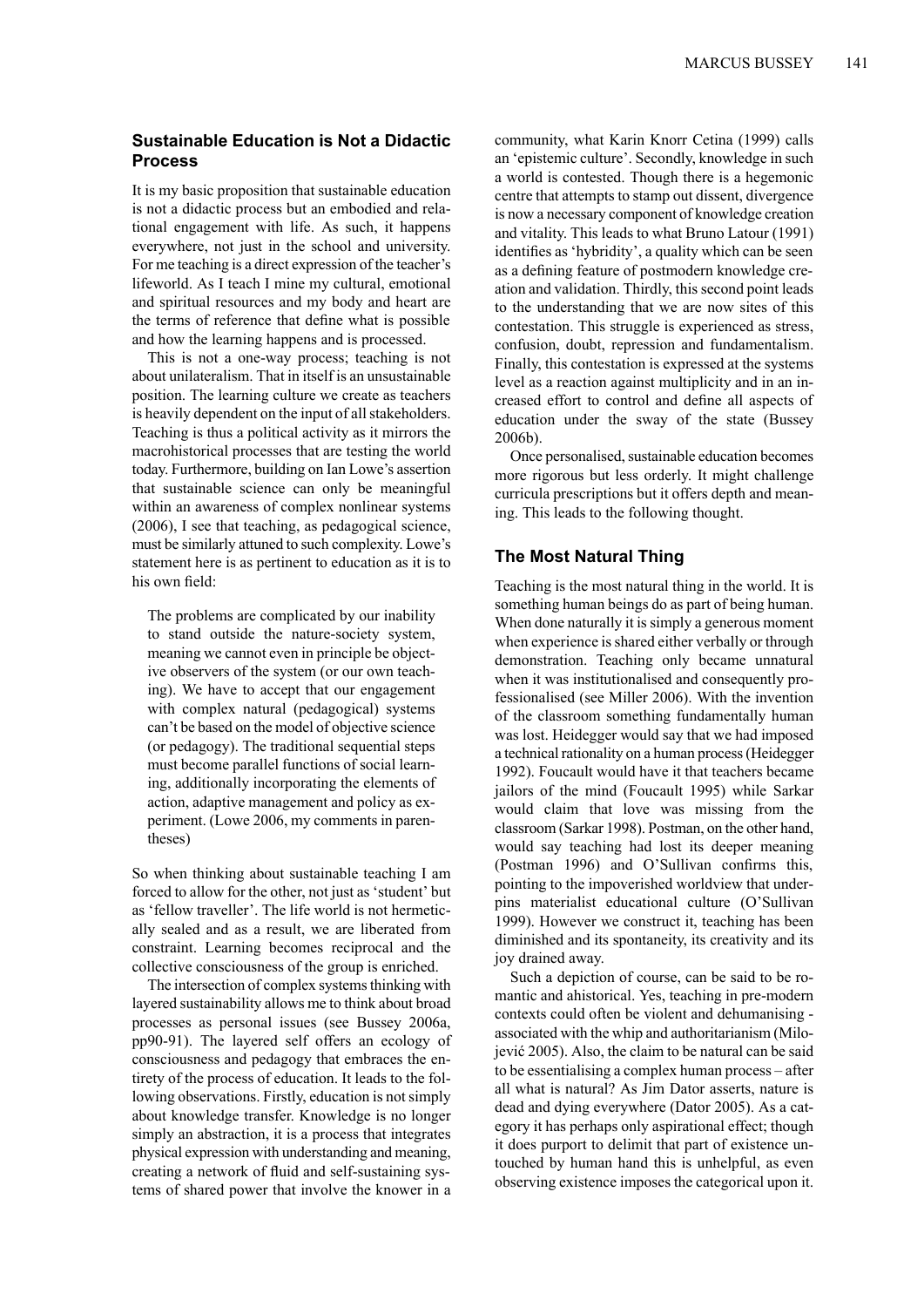For me the 'naturalness' of teaching in non-institutionalised settings arises simply from its uncomplicated and relatively uninhibited expression.

To transfer such 'naturalness' to an institutionalised classroom is not beyond the reach of teachers. Such an endeavour turns the practice of teaching from a craft to an art, or, as Johnson (1999) reminds us, into a sacrament. One thing we can do when seeking to reclaim teaching and embody it within the artificial environment of the classroom is to reinstitute joy – give people permission to play, experiment, get things wrong and laugh and ponder on this. To start the ball rolling I take risks: I might tell stories, sing songs, question, imagine, role-play or whatever is appropriate. In doing this I have found I need to situate my stance consciously within a narrative that resists the dominant paradigm. Here of course paradoxes abound. To be within an institution yet to situate oneself either beyond it or in opposition to it is the first challenge. Yet, as Parker Palmer (1998) reminds us, paradoxes are our friends. His teaching method deliberately builds paradox into each classroom session. Thus he observes:

The principle of paradox is not a guide only to the complexities and potentials of selfhood. It can also guide us in thinking about classroom dynamics and in designing the kind of teaching and learning space that can hold the classroom session…Teaching and learning require a higher degree of awareness than we ordinarily possess – and awareness is always hightened when we are caught in a creative tension. Paradox is another name for that tension, a way of holding opposites together that creates an electric charge that keeps us awake (ibid: 73-74).

The paradox of joy is complex. Not only do I invite it into a setting which in many ways distrusts joy, I also must balance it with the need for creative discipline, and harness it in productive ways that channel it towards synthesis. This is my 'creative' tension as well as the tension that underpins any learning event. Furthermore, each event is unique. Palmer's teaching from paradox enables him to integrate the complexity of being with the reasonable expectations of any learning context: that we learn. Sustainable education thus plays the hyphen between self and structure (Hattam 2004: 26). My identity as a teacher dwells with the hyphen; how I see myself and how others perceive me is all linked to this interplay.

#### **The Resisters**

I have taught many children and adults who desperately want to have agency taken from them; they will resist freedom, choice, wonder and awe. Kelly (2008) describes such individuals as 'resisters'. They constitute about 9% of most groups and can be both powerful and destructive.

I have found that the older the students the more challenging sustainable and holistic approaches to learning can be for both of us. Some adolescents can be cynical and negative, harbouring a deep feeling of betrayal (Bussey 2003). For them learning is competitive and disconnected from their reality. Parker Palmer captures this clearly when he observes:

There is a simple reason why some students resist thinking: they live in a world were relationships are often quite fragile. They are desperate for more community, not less, so when thinking is presented to them as a way of disconnecting themselves from each other and from the world, they want nothing of it. (Palmer1993, xvi)

Undergraduates, on the other hand, tend to be utilitarian and pragmatic about their studies and thus seek information rather than deeper transformative narratives. This is understandable when we consider how universities and other post secondary education providers have been challenged and transformed by the 'knowledge economy' and the increasingly utilitarian conflation of education and training (Snyder 2006). One example of this is how undergraduate students in Great Britain are drawing up charters in which they demand 'value for money' from their universities (Asthana 2006). Asthana reports that:

Baroness Ruth Deech, the Independent Adjudicator for Higher Education, who deals with student complaints, said students had adopted an increasingly confrontational approach since fees were introduced. Going to university, she added, was not like buying a package holiday. "It is more like joining a gym," she said. "You pay money and they provide the facilities and trainers. Obviously they have to meet the quality promised, but after that it's up to you."

This is a powerful metaphor – if education is to be likened to the gym and teachers to trainers then Freire's image of the banking system of learning (still) reigns supreme (Freire 1972). Yet deeper resisting comes from my own divided consciousness. Those deeply conditioned responses that sustainable practice must work so hard to debug. I must acknowledge the following point.

#### **Fractured Self: Multiple Selves**

As an aspiring neohumanist teacher (Bussey 2007) I feel myself to be caught between two worlds. This is a hard place to be. It means that there is a biological as well as an intellectual rebellion and struggle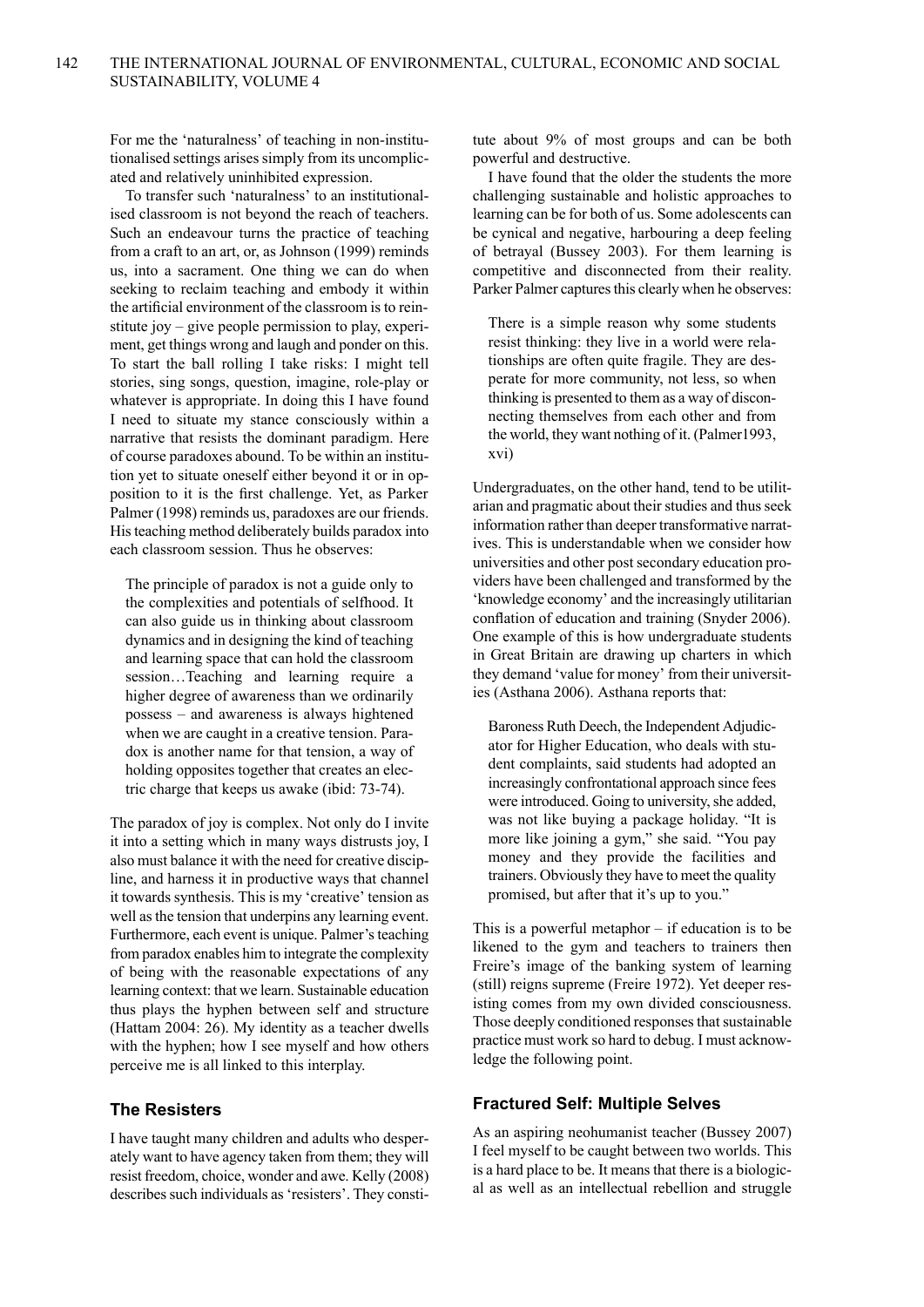forever churning within me. I am a contested site because I inhabit two worlds: The modernist one that is powerful and repressive, that chides and worries, rewards and punishes, elevates and castes down; and the neohumanist one which is postmaterial, holistic and integrated, healing, strengthening and loving, this world embraces the other and is patterned and multifaceted, it shifts and moves like water around the modernist monolith $1$ .

I feel myself to be stuck in between, which of course is a real space, a space of becoming. This can be painful and scary. I teach from this decidedly ambiguous space. Yet I bring to my teaching the lessons I gain from both the personal struggle and also from all those who share this struggle with me, and thankfully there are many. My bookshelves are heavy with their words and my relationships rich with their presence. This sense of community sustains me by affirming my own experiences. Yet, I have no doubt that the self, my *self*, is fractured. It has been shattered by the driving attack of western empiricism and material progress on mystery. At the root of this attack is the urge to reduce everything to its smallest part in order to gain control, dispel disorder and replace it with certitude. Yet my soul yearns for mystery, not simply as a panacea (the opiate that Marx critiqued) for modern ills but because I have an intuitive understanding that in this mystery lies some unquantifiable ingredient that is essential to my own humanity.

Starhawk (1989) makes this point beautifully: the mysteries are what is wild in us, what cannot be quantified or contained. But the mysteries are also what is most common to us all: blood, breath, heartbeat, the sprouting of seed, the waxing and waning of the moon, the turning of the earth around the sun, birth, growth, death and renewal. Sustainable, holistic, neohumanistic teaching is alive to these mysteries. Why? Because it is mystery that leaps over the narrow boundaries between disciplines and mocks the divisions that the knowledge brokers, disguised as educators and experts, have sort to establish in order to domesticate the wild in our hearts.

Sustainable educators do so many things: they care (Noddings 2003), they transgress(hooks 1994), they inspire (Sheldrake & Fox 1996), they love (Palmer 1993; McWilliam 1999), they enlighten (Sarkar 1998), they question (Inayatullah 2002), they challenge (Eisler 2000), they reconfigure (Milojević 2005), they reinscribe (Foucault 1995), they weave grammars of possibility (Giroux 1997), and so the list can go on. They do all this and more by living their teaching, by embodying their passion for learning, for living and for humanity and the planet. For me they are all, one way or the other, knowingly or unknowingly, connected to mystery. They help us see things not just as they are but as they could be, and they provide the skills and foster the confidence to move individually and collectively in these more desirable and sustainable directions.

Collectively such educators enable me to live with irony. Hence I try to teach across time and beyond time. I, like the French philosopher Rousseau, have thrown away my watch (Whitrow, 2003, p. 4). In this sense I am a bureaucrat's worst nightmare. I am disinterested in slots of time devoted to this or that subject. To invite mystery into the human world we must eliminate the walls that shut it out. Time is one such wall and must be reinvented in order to sustain dreamtime classroom experiences (Perkins 2001).

Zeus and Odin share my teaching space with computers! When I work with primary students we talk about cells and mitosis and at the same time I tell stories about life dragging itself through the primeval slime, and the gods of old struggling with titanic forces. My teaching has its emotional roots in the mythic exploration of meaning and scales the walls of techne, and is soon to be at play in the cybernetic Elysian (I hope it is not Tartarus) fields of the internet and the web<sup>2</sup>. I use a lot of story, but also some very high level academic ideas in which kids are handling concepts in maths and language that are usually reserved for much older students. It has been my experience that their exposure to the abstract and value challenging world of myth develops imaginative will and the depth and subtlety to handle cognitively complex ideas with relative ease (Bussey & Inayatullah 2006).

Thus embedded in a mythic learning culture, the knowledge base needed to take on our world at the physical level is imparted without the fuss and repressive practices that normally accompany such learning. Story punches holes in the mundane and frees us to become our potential. It is an invitation to *autopoesis* that has powerful healing and aspirational possibilities (Baker 2007). Story also leads children and adults alike to develop their visioning ability thus equipping us all with visionary material and skills to generate more positive images of the future (Hutchinson, 1996). In this sense I am engaging a deep futures processto develop consciousness of purpose and agency. This goes a long way to reverse the constructed pessimism Nagel (2005) identifies as a product of mainstream environmental education programmes. One way that myth conveys this deep futures sense is by linking us all in a shared story, the story is of course richly archetypical, but it is also a direct link with the ancient world and the

<sup>1</sup> For more on neohumanism see: Sohail Inayatullah, Marcus Bussey & Ivana Milojevic (2006) *Neohumanist Educational Futures: Liber-*

*ating the Pedagogical Intellect,* Tamsui, Tamkang University Press. 2 I am one of the associates of Prout College and will be teaching online courses as of 2007. See www.proutcollege.org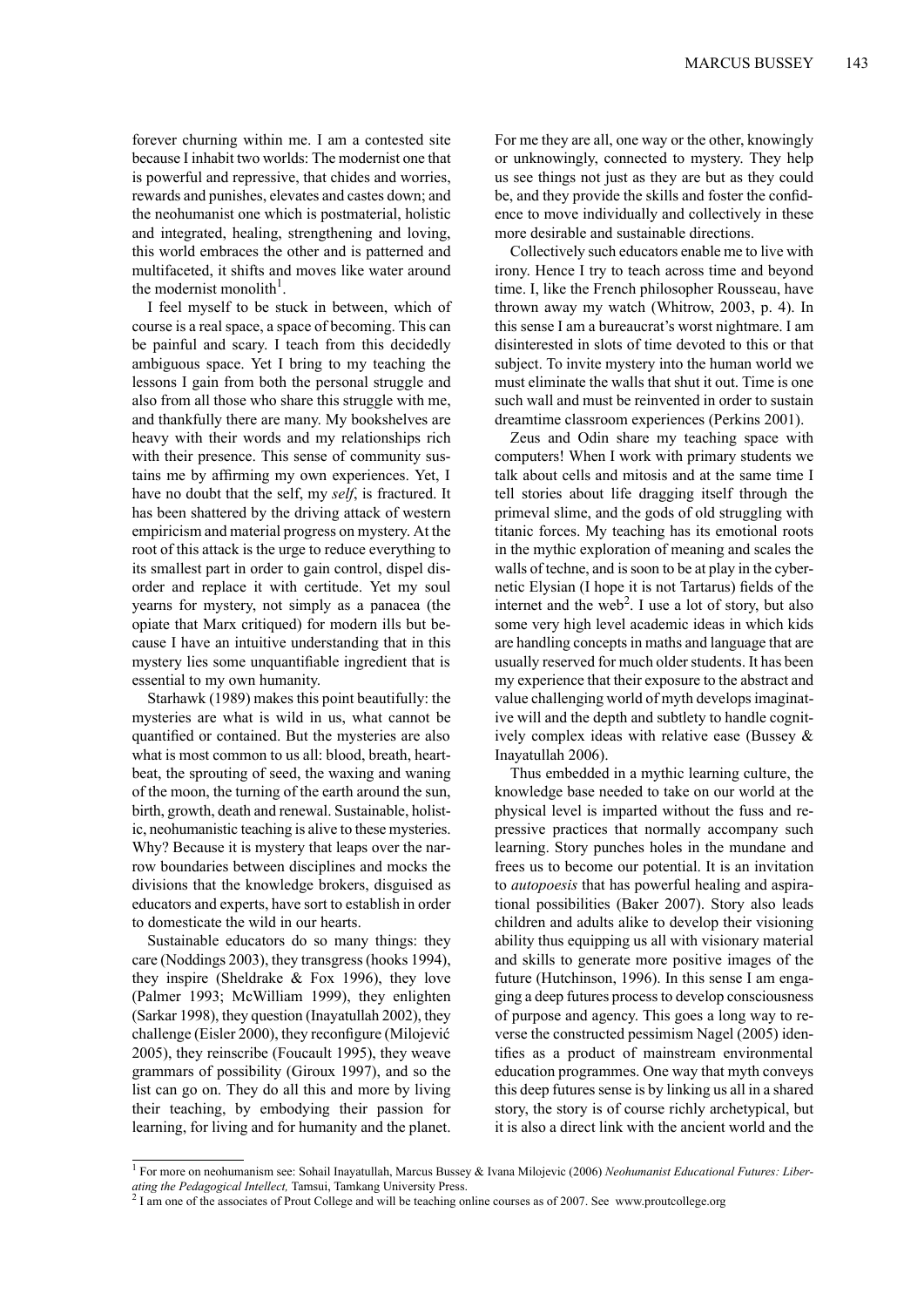future as the story transcends temporal definition and parameters. This leads me to another reflection.

#### **Teacher as Link**

I, like all teachers, and all beings, am a link in a chain (multiple links; multiple chains) that goes back to the dawn of time. As a teacher (and human being) I am what Deleuze describes as "a heterogenous or heteromorphic creature" (1993: 9) who is part of a multitude of traditions. Some are broad, like the maths tradition and the language tradition while others are more specialized like the guitar tradition or the history tradition; still others are more esoteric but rich and mysterious like the neohumanist, Tantric and yogic traditions. I am a vector of specific cultural strands – Deleuze's rhizomes – and I happily go around infecting as many people as I can.

We are all part of a learning field, a field of meanings that is forged from a myriad traditions and experiences going back into prehistory, a field steeped in the mysteries that make us human. Current learning patterns are seeking to blind us to much of this inheritance – the associative connections – by prescribing what and how we learn. By reducing the parameters of what is worthwhile knowledge, modernity has greatly suppressed the broad and beautiful experience of being human.

So as a teacher attuned to community both past, present and future I carry my students some way into this world; myth is the vehicle for the young, for adults I communicate the same through an acknowledgement of debt. Today's prosperity is built upon centuries of exploitation of indigenous cultures, the working class and the natural resources of the planet. Today we continue this process under the banner of globalization, yet we are so inured to the imbalances that they seem innate features of the modern landscape. The future, too, is also being exploited with the physical and social resources of future generations being strip mined for the benefit of a generation that will never have to pick up the tab.

This over-arching vision links us all, implicates us all, and makes us all vulnerable. The only response is to take sustainability personally, to begin the slow process of remembering who we are and activating the multilayered strands that underpin an integrated sustainability that can generate transformative educational practice. The will to live (and teach) sustainably is constructed. It is anchored in physical commitment, driven by intellectual clarity, sustained by emotional resilience, empowered by ethical integrity and unified with spiritual depth. Thisleads me to the following reflection.

#### **Diving into Mystery**

In order to teach sustainably a teacher needs to be engaged in some form of transformative reflective practice that creates the inner space to honour their interconnectedness and debug their conditioned partialistic responses to relationship. And relationship, as Thomas Berry reminds us (1990), is central to any sense of our interconnectedness with this world we inhabit. This is what Sarkar recognized and placed central to any neohumanist experience of life (Sarkar 1998). We all, in our own way, need time to reflect, to go deep within. This is essential, and also deeply personal. There are no hard and fast rules here. I meditate but my wife sings and my mother paints. We are all teachers. Holistic educator John Miller, has recently argued:

In holistic learning, teachers must also nurture their own deeper selves. I encourage teachers to set aside time during the day to develop their inner life. Activities like gardening and meditation allow us to make the transition from a calculating to a listening mind. Another technique is mindfulness. (1999: 48)

When we can find this depth meaning floods us. Everything becomes alive and we have a relationship, a kinship with everything, and furthermore we come to know and understand this relational world through a new kind of rationality based on love (Gallegos Nava 2001). Love is integrative because it breaks down the ego and allows us to be part of life rather than above it, constrained by the distance that is the hallmark of intellectual rationality. Love, for the Mexican educator Gallegos Nava, builds order. It is anchored in the spiritual. This is a spirituality that is lived, not romanticised and must be communicated through its embodiment in the classroom. Thus he observes:

Spirituality is the creative energy of the universe and the essence of holistic (read sustainable) education.Spirituality cannot be taught academically or linearly, since it transcends the academic disciplines. In education, it is also a state of awareness, one of inner order that, as educators, we can only encourage by our own conduct and holistic (read sustainable) dialogue. (2001, p. 39)

To plant the seed of sustainable holistic consciousness in others through teaching, requires the teacher to be addressing students, no matter what age, from a place in this new space. Whatever integrity and authority I have comes from this new place. I communicate most of this without words, simply by being me, engaged in my own transformative process,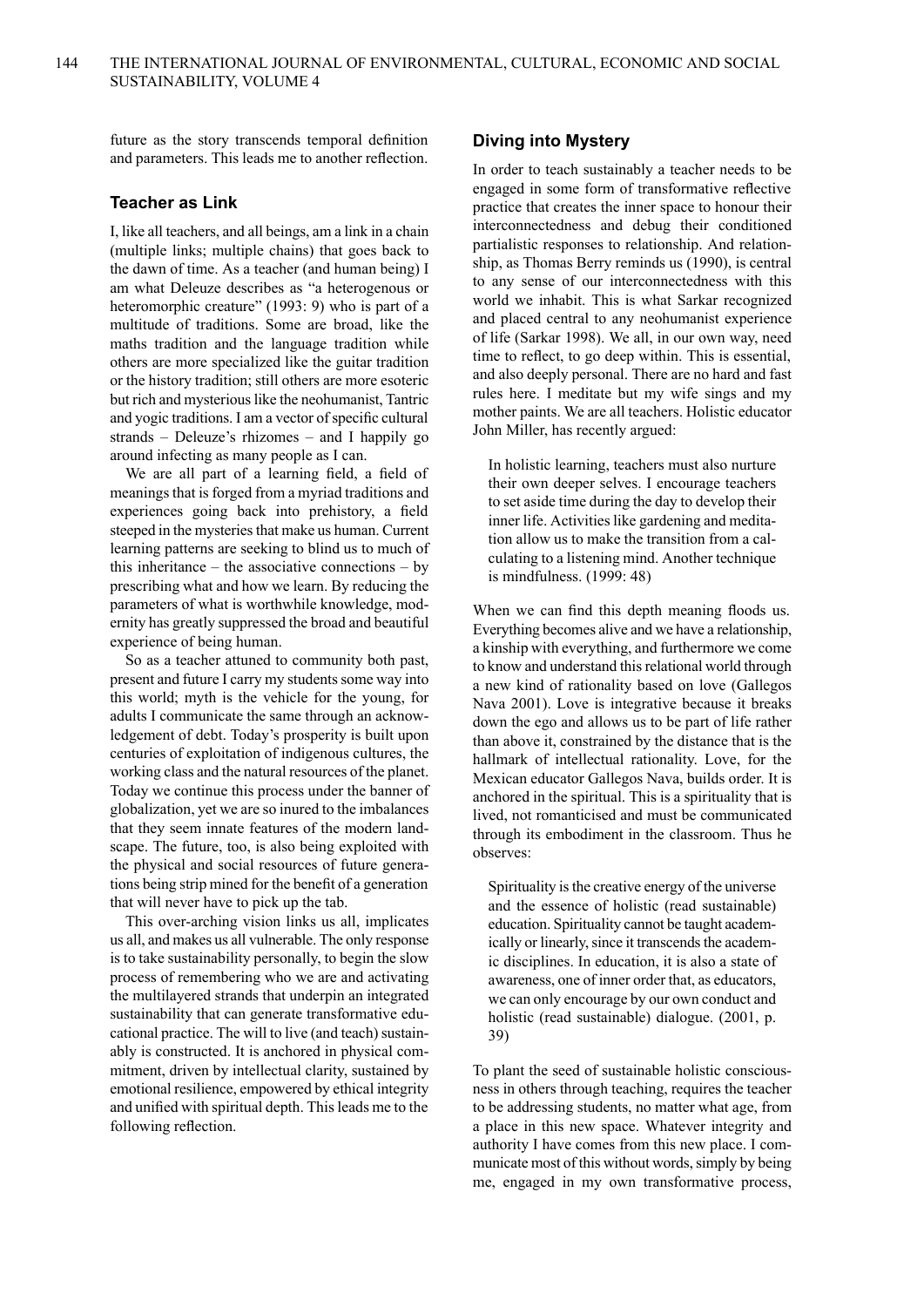sharing its mystery with those around me. Teaching at this level is not about proselytising or preaching, it is about being. Embodying, however inadequately, links to mystery that forms as a result of spiritual activity. The reflective, meditative space is my link with the cosmic. Without this link and the force it brings to my being, I am unable to overcome the divisive world view that is my immediate inheritance and the dominant expression of my consciousness bound and distorted as it is.

#### **Sustainable Education**

Integrity is central to my approach to education. Mystery is the cement that disregards boundaries and pours into everything we do. We activate this capacity through critical spiritual engagement. This sensibility requires us to be mindful of our physical actions – what we eat, how we treat our body and the bodies of others, and also the material expressions of this universe (physical sustainability). It also requires that we work carefully to debug our thinking – remove prejudice and irrationality from our minds through critical reflection and the testing of ideas, assumptions and aspirations (intellectual sustainability). We must make sure that our actions are reflexive and ethical – motivated by benevolence and a sense of the interconnected nature of the universe (ethical sustainability). Furthermore, we must also ensure that our emotional world is rich, because a dry well cannot care for others (emotional sustainability). Finally, we must nurture and strengthen our spiritual centre through regular meditative dwelling upon/within mystery however that is characterised (spiritual sustainability).

To westerners it is natural to see in this layering a hierarchy, either of needs or of value, yet I want to warn against any such ordering as all are equally involved in sustainable living. I am reminded here of Vivekananda's warning that we not spend too much time philosophizing or meditating. This is often an excuse for inaction in a world torn by injustice and marred by suffering. For him the formula for balanced, sustainable praxis involved both the I and the other:

"The watchword of all well-being, of all moral good is not 'I' but 'thou'. Who cares whether there is a heaven or a hell, who cares if there is an unchangeable or not? Here is the world and it isfull of misery. Go out into it as Buddha did, and struggle to lessen it or die in the attempt." (quoted in Giri 2003, pp. 5-6).

Another Indian teacher, P. R. Sarkar made the same point when he linked personal liberation with social action. Sustainable education, as a holistic pedagogical process, is a perfect way to engage in this twofold process. It opens practitioners to the multiple contexts that make us human, enriching our interactions with others and with the planet while deepening our sense of the relevance of spirit and mystery in all we do.

The most amazing experiences of my teaching career have been unsolicited moments when mystery breaks through the surface and magic really does happen. At such unplanned moments we find limitations fall away. An example of this is the musical transformation that overtook my class between 1999 and 2003 when students individually and collectively gravitated towards the guitar (my instrument). They would be found sitting in small groups, or individually, around the school playing piece after piece, over and over again. The overall effect of this cannot be quantified – what I can say is that the children were different, the school and the school community were also different. This is hard to put your finger on. The kids felt strong, and many a personal pain was diminished. But they also felt connected, special, alive, excited, tuned in, respectful and hopeful. This was particularly noticeable during the days and weeks following the attack on the Twin Towers. We sang and played our shock and grief, and fear too.

Such unheralded moments remind me that sustainability can only emerge when we embrace it, not as an end in itself, but as an attitude towards life and living. Embodied education conceptualises this process as an integral stance that links teacher, student, community, humanity and the universe in one broad sweep of endeavour. From this perspective I must acknowledge that sustainable education is not something I do, it is something I am, not as an isolated individual but as a fully contextualised social being sharing this hazardous moment in history.

#### **Acknowledgement**

*The author wishes to thank Suzanne Potter for her close reading of the text and on relevant feedback and other editorial niceties.*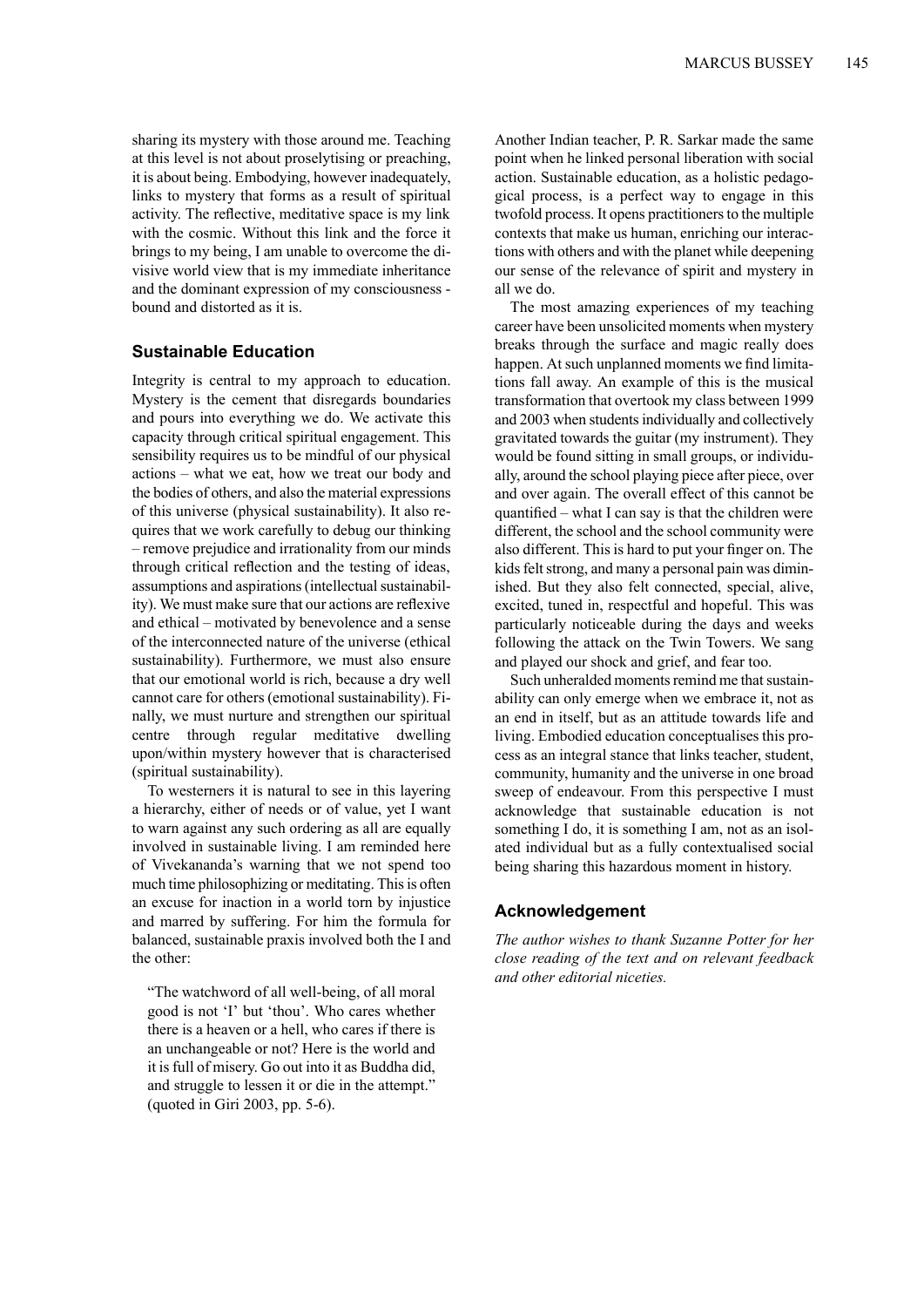#### **References**

- Asthana, A., (2006) "Students want value for money", in *The Guardian Weekly*, November 26.
- Baker, B. (2007). The apophasis of limits: genius, madness, and learning disability. *International Journal of Inclusive Education,* Vol. 11, No. 1*,* pp. 1-33.
- Berry, T. (1990) *The Dream of the Earth*, San Francisco, Sierra Club Books.
- Bonnett, M. (2006). "Education for sustainability as a frame of mind", in *Environmental Education Research,* Vol. 12, No. 3-4, pp 265–276.
- Bussey, M. and Inayatullah, S. (2006) "Neohumanist Historiography: Reshaping the Teaching of History" in Inayatullah, S., Bussey, M. and Milojevic, I. (2006) *Neohumanist Educational Futures: Liberating the Pedagogical Intellect,* Tamsui: Tamkang University Press, pp. 266-282.
- Bussey, M., (2002) "Sustainable Education: Imperatives for a Viable Future" in UNESCO's *Encyclopaedia of Life Support Systems .* Oxford, EOLSS.
- Bussey, M., (2003) "Youth Voices: Young Queenslander's Values in a Time of Structural Ageing" in *Foresight ,* Special issue on 'A Society for all Ages', Vol. 5, No. 6, pp. 34-42.
- Bussey, M., (2006a) "Neohumanism: Critical Spirituality, Tantra and Education" in Inayatullah, S., Bussey, M., & Milojevic, I. eds, (2006) *Neohumanist Educational Futures: Liberating the Pedagogical Intellect*, Tamsui, Tamkang University Press, pp. 80-96.
- Bussey, M. (2006b) "Access and Equity: Futures of an Educational Ideal", in *Journal of Futures Studies*, Vol. 10, No.3, pp 33-48.
- Bussey. M. (2007) "Global Education from a Neohumanist Perspective: a Musical Exposition" in *Journal of Futures Studies* Vol. 12, No 1. pp 25-40.
- Butler, J. (2004) *Precarious Life: The Powers of Mourning and Violence,* London & New York, Verso.
- Dator, J., (2005) "Universities without 'quality' and quality without 'Universities'" in *On The Horizon*, Vol. 13, No.4, pp 199-215.
- Deleuze, G., and Guattari, F. (1988) *A Thousand Plateaus: Capitalism and Schizophrenia* (B. Massumi, Trans.) London, The Athlone Press.
- Eisler, R. (2000) *Tomorrow's Children: A Blueprint for Partnership Education in the 21st Century,* Boulder, Colorado, Westview Press.
- Foucault, M., (1995) *Discipline and Punish: The Birth of the Prison*, New York, Vintage Books.
- Freire, P. (1972) *Pedagogy of the Oppressed,* London, Penguin Books.
- Gallegos Nava, R. (2001) *Holistic Education: Pedagogy of Universal Love,* Brandon, VT, Foundation for Educational Renewal.

Giri, A. K. (2006) *New Horizons of Social Theory: Conversations, Transformations and Beyond*.Jaipur: Rawat Publications.

- Giroux, H. A. (1997) *Pedagogy and the Politics of Hope: Theory, Culture, and Schooling,* Boulder, Colorado, Westview Press.
- Gough, N. (2006). Shaking the tree, making a rhizome: towards a nomadic philosophy of science education. *Educational Philosophy and Theory,* Vol. 38, No. 5, 625-645.
- Heidegger, M., (1992) "Letter on Humanism", in *Martin Heidegger: The Basic Writings* edited D. K. Krell, San Francisco, Harper, pp. 217-265.
- Hench, T. J., and Betton, J (2007). On 'The Environment' and 'Sustainability': An Interdisciplinary Re-Framing. *The International Journal of Environmental, Cultural, Economic and Social Sustainability,* Vol. 3, No. 5, 51-65.
- Hooks, b. (1994) *Teaching to Transgress,* New York, Routledge.
- Hutchinson, F. (1996), *Educating Beyond Violent Futures*, London & New York, Routledge.
- Inayatullah, S. (2002) *Questioning the Future: Futures Studies, Action Learning and Organizational Transformation,* Taiwan, Tamkang University Press.
- Johnson, A. N. (1999) "Teaching as Sacrament" in *Rethinking Intelligence: confronting psychological assumptions about teaching and learning.* Edited by J. L. Kincheloe, S. R. Steinberg and L. E. Villaverde (1999) New York, Routledge, p106-115.
- Kesson, K., Traugh, C., & Perez III, F. (2006) "Descriptive Inquiry as Contemplative Practice", in *Teachers College Record*, Vol. 108, No. 9, pp. 1862-1880.
- Kelly, P., (2008), *Globo sapiens –* "waste of time" or Work in Progress? In Bussey, M., Inayatullah, S., & Milojevic, I., eds, (2008) *Alternative Educational Futures: Pedagogies for Emergent Worlds,* Rotterdam, Sense Publishers, pp. 183-195.
- Knorr Cetina, K., (1999) *Epistemic Cultures: How the Sciences Make Knowledge*. Cambridge, Massachusetts, Harvard University Press.
- Latour, B., (1991) *We Have Never Been Modern.* Cambridge, Massachusetts, Harvard University Press.
- Le Grange, L. (2004) Embodiment, social praxis and environmental education: some thoughts, *Environmental Education Research,* Vol. 10, No. 3, pp. 387-399
- Lowe, I., (2006) "Sustainability a theme for research at USC" paper presented at research Futures Seminar, University of the Sunshine Coast, November 14, 2006.
- McWilliam, E., (1999) *Pedagogical Pleasures*, New York, Peter Lang Publishing.

Miller, J. P. (1999) "Making Connections Through Holistic Learning." *Educational Leadership*, Vol. 56, No. 4. pp. 46-48. Miller, R., (2000) *Caring for New Life: Essays on Holistic Education*, Brandon VT., Foundation for Educational Renewal.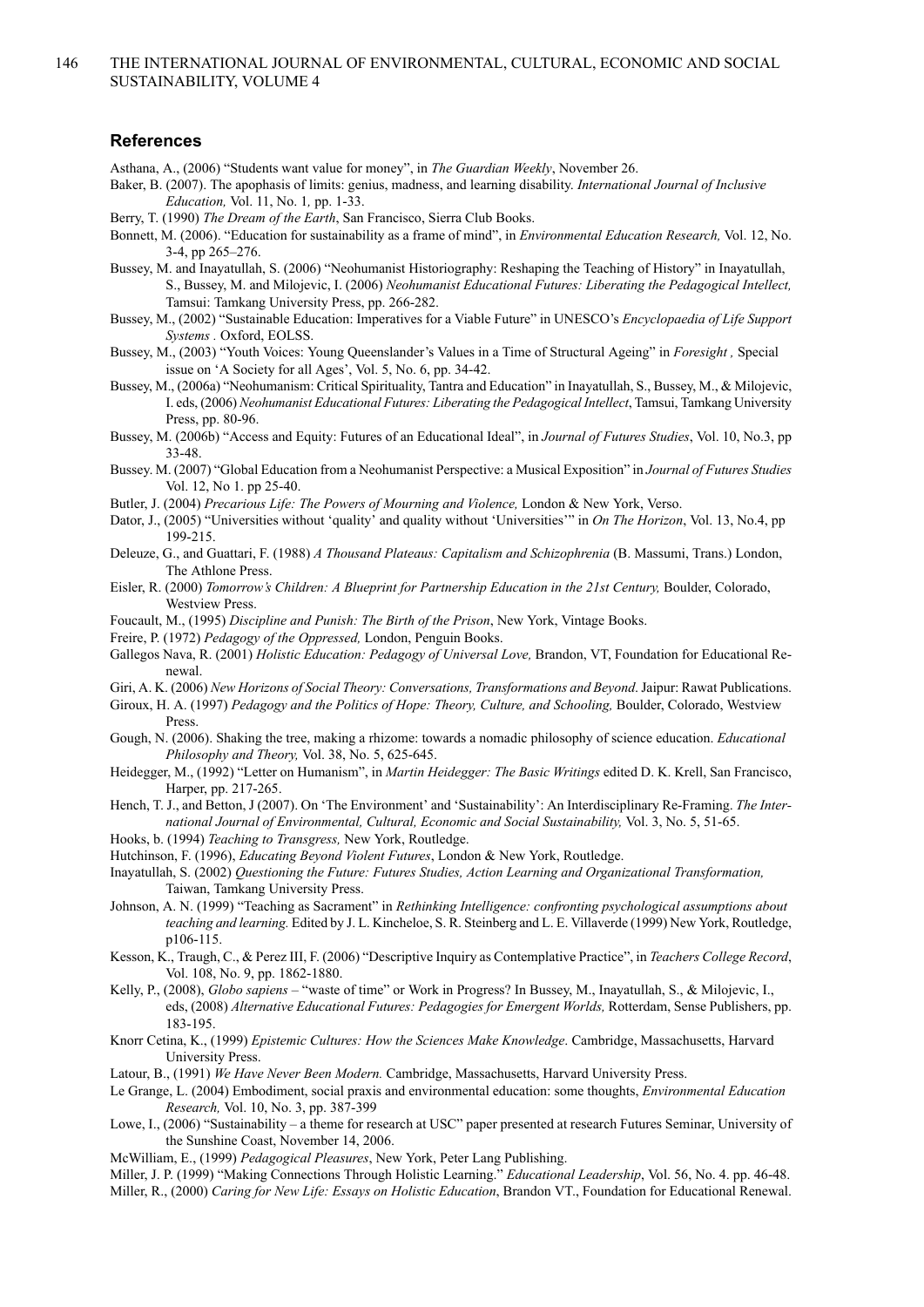- Miller, V., (2006) "Pointing Towards Benevolence in Education: Indicators in the Subjunctive Mood" in Inayatullah, S., Bussey, M., & Milojevic, I. eds, (2006) *Neohumanist Educational Futures: Liberating the Pedagogical Intellect,* Tamsui, Tamkang University Press, pp. 246-265.
- Milojević, I. (2005) *Futures of Education: Visions of Hope and Fear,* London & New York, RoutledgeFalmer.
- Nagel, M., (2005) "Constructing Apathy: How environmentalism and environmental education May Be Fostering 'Learned Hopelessness' in Children" in *Australian Journal of Environmental Education,* Vol. 21, pp. 71-80.
- Noddings, N. (2003) *Caring: A Feminine Approach to Ethics and Moral Education (2nd Edition),* Berkley, University of California Press.
- O'Sullivan, E. (1999) *Transformative Learning: Educational Vision for the 21st Century,* Toronto: OISE, University of Toronto Press.
- Palmer, P., (1993) *To Know As We Are Known: Education as a Spiritual Journey*, San Francisco, Harper.
- Palmer, P. (1998). *The Courage to Teach: Exploring the Inner Landscape of a Teacher's Life*, San Francisco, Jossey-Bass. Perkins, M. (2001). *The Reform of Time: Magic and Modernity,* London, Pluto Press.
- 
- Postman, N., (1996) *The End of Education: redefining the Value of School*, New York, Vintage Books.
- Sarkar, P. R., (1998) *Discourses on Neohumanist Education,* Calcutta, Ananda Marga Publications*.* Semetsky, I. (2006) *Deleuze, Education and Becoming*. Rotterdam, Sense Publishers.
- Sheldrake, R., & Fox, M., (1996) *Natural Grace: Dialogues on Science and Spirituality*,
- Snyder, D.P., (2006) "From higher education to longer, fuller, further education: the coming metamorphosis of the university" in *On The Horizon*, Vol. 14, No. 2, pp 43-61.
- Starhawk (1989) *Truth or Dare: Encounters with Power, Authority, and Mystery*, San Francisco, Harper.
- Whitrow, G. J. (2003) *What is Time?* Oxford, Oxford University Press.

#### **About the Author**

#### *Marcus Bussey*

My central interest is in developing transformative teaching processes that generate sustainable life values and skills in students, their families and the community. I have taught in holistic environments with both a spiritual and social focus. Neohumanist futures education is a central theme in my intellectual and practitioner life and I have just finished editing a book with that title with Sohail Inayatullah and Ivana Milojevic. I use creative and interior processes to open children and their families to the possibility of social and personal change that validates sustainable life choices. My work builds on critical pedagogic methodology, extending this field through the application of critical spirituality. My interests are in trans-civilizational dialogue in which I use various categories (linguistic, social, aesthetic, etc...) to challenge assumptions that close down future possibilities. At present I am particlularly interested in contrasting the work of Gilles Deleuze and Prabhat Rainjan Sarkar as a set of coordinates for this civilizational dialogue. A new book on educational futures will be out next year. Here are the details: *Alternative Educational Futures: Pedagogies for an Emergent World Bussey, Inayatullah & Milojevic, Sense Publishers, Rotterdam, 2008.*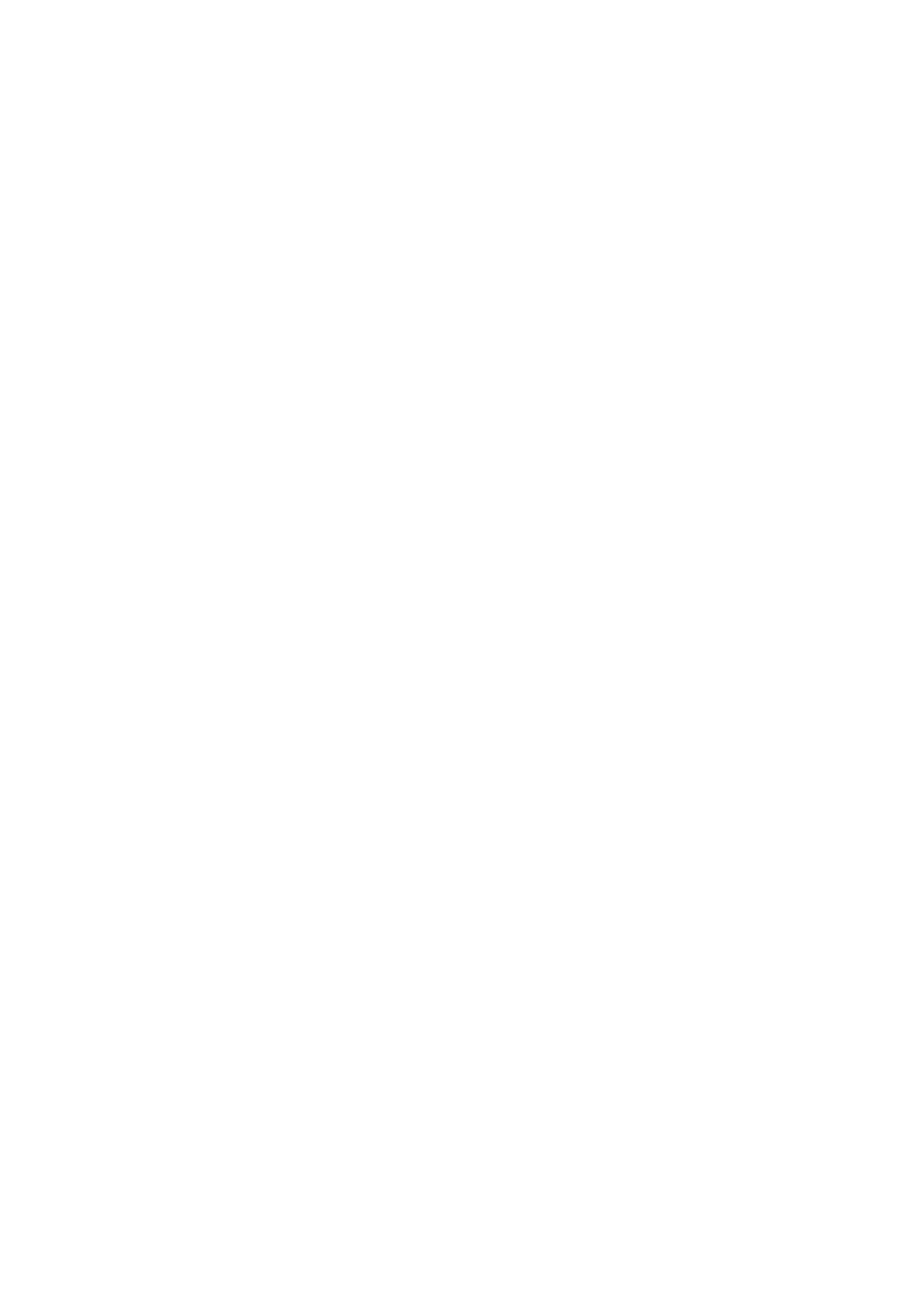#### **EDITORS**

Amareswar Galla, The University of Queensland and Director, Pacific Asia Observatory for Cultural Diversity in Human Development. Mary Kalantzis, University of Illinois, Urbana-Champaign, USA.

#### EDITORIAL ADVISORY BOARD

Shamsul Nahar Abdullah, University of Malaysia Terengganu, Malaysia. Wan Izatul Asma, University of Malaysia Terengganu, Malaysia.

Dang Van Bai, Department of National Cultural Heritage, Ministry of Culture and Information, Vietnam.

Richard M. Clugston, Center for the Respect of Life and the Environment, and University Leaders for a Sustainable Future, Washington DC, USA.

Bill Cope, University of Illinois, Urbana-Champaign, USA; Common Ground.

John Dryzek, Research School of Social Sciences, Australian National University, Canberra, Australia.

Robyn Eckersley, Department of Political Science, University of Melbourne, Australia.

Steven Engelsman, Rijksmuseum voor Volkenkunde, The Netherlands. John Fien, RMIT University, Melbourne, Australia.

Steve Hamnett, University of South Australia, Australia.

Paul James, Globalism Institute, RMIT University, Melbourne, Australia.

Mary Kalantzis, University of Illinois, Urbana-Champaign, USA.

Nik Fuad Nik Mohd Kamil, University of Malaysia Terengganu, Malaysia. Lily Kong, National University of Singapore, Singapore.

Thangavelu Vasantha Kumaran, University of Madras, India.

Jim McAllister, Central Queensland University, Australia.

Nik Hashim Nik Mustapha, University of Malaysia Terengganu, Malaysia.

Helena Norberg-Hodge, The International Society for Ecology and Culture (ISEC).

Peter Phipps, Globalism Institute, RMIT University, Melbourne, Australia. Koteswara Prasad, University of Madras, India.

Behzad Sodagar, Lincoln School of Architecture, University of Lincoln, Brayford Pool, Lincoln, United Kingdom

Judy Spokes, Cultural Development Network, Melbourne, Australia.

Manfred Steger, Illinois State University, and The Globalism Institute, RMIT University, Melbourne, Australia.

David Wood, University of Waterloo, Canada.

Lyuba Zarsky, Globalism Institute, RMIT, Australia, and Global Development and Environment Institute, Tufts University, United States.

Please visit the Journal website at http://www.Sustainability-Journal.com for further information about the Journal or to subscribe.